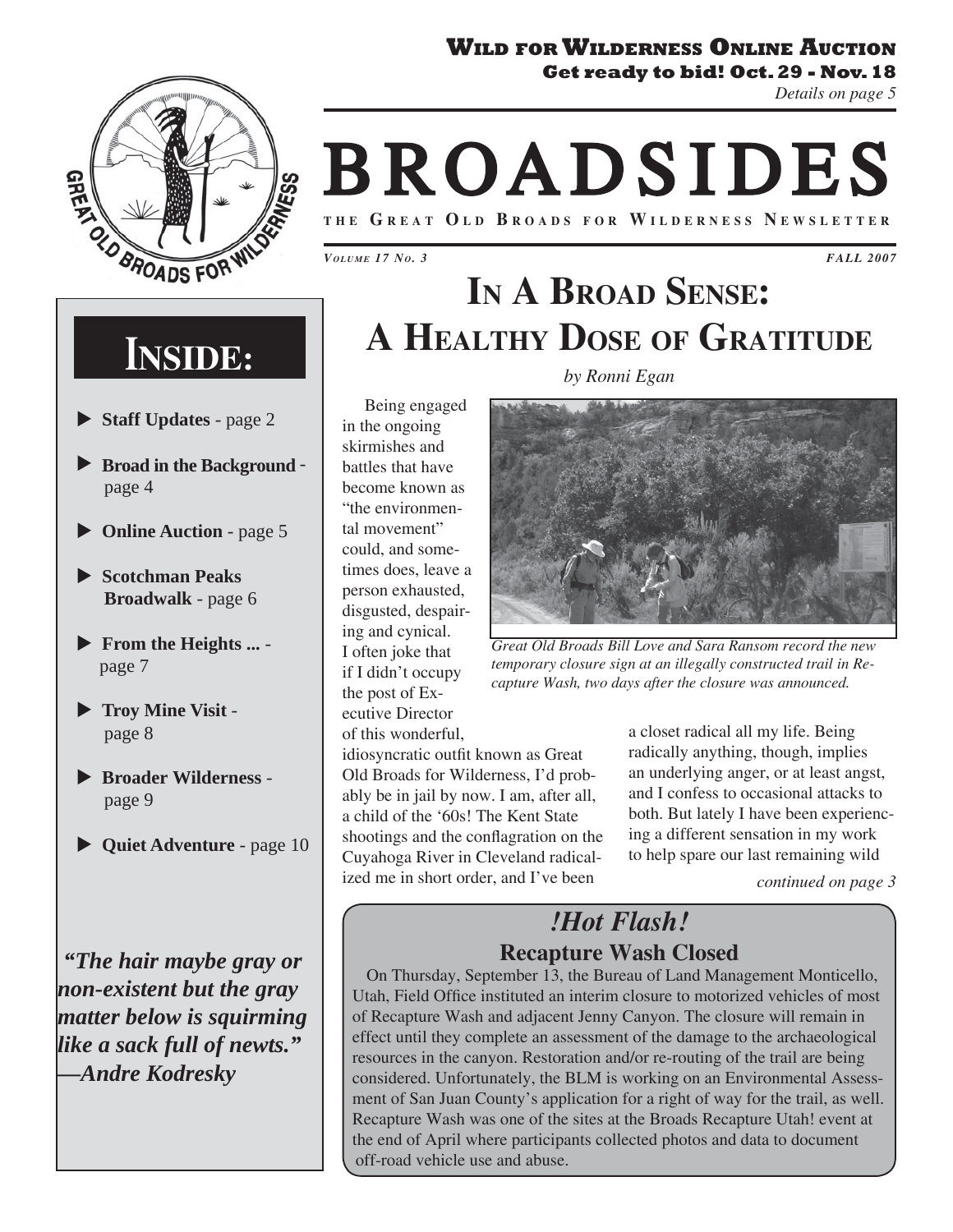# **New Communications Coordinator Broadens Horizons**

*by Anne Benson*

Mine was a childhood undersewn with patches of wild. From the "wasteland" between the ridge and the railroad tracks in Upstate, New York, to the duff-cloaked earth of the Mohawk Trail forests, my brothers and I sought and found adventure. We didn't understand the bounty even when we brought my mother a puff ball mushroom the size of a volleyball and she washed it, fried it, and served it up like pancakes with butter and maple syrup. Though our hearts were racing, we didn't understand the dangers as we stepped off of cliffs to splash into rock bowls of clear mountain water. We didn't understand the connection when the black bear deflated our tent or when the raccoons decorated nearby trees with marshmallows from a forgotten grocery sack. We didn't understand what fear was even when we saw it in our grandfather's eyes the day we brought an ancient snapping turtle, almost too heavy to carry, into the yard – a grand prize won on our latest adventure sacrificed in a backyard slaughter in the name of safety for small fingers and toes.

I still don't understand the bounty of wilderness or the dangers of living fully. Nor do I understand our con-

### **New Membership Assistant**

Great Old Broads would like to thank Sue Agranoff again for her help in training our new membership assistant. Without her help, we'd be in a fine kettle of fish. We welcome Joyce Thomsen to the membership desk. If you have any problems with your membership, please e-mail her at membership@greatoldbroads.org.



*Anne Benson, Communciations Coordinator*

nection to the multitude of organisms inhabiting the earth. I'm getting a clue as to what our fears can evoke though I'm not quite clear on what I can do about it. I suspect the Broads will point the way.

Enough philosophy. Here are some stats: I started as Broads communications coordinator July 2. Until February, when my husband and I started our relocation to the Four Corners area of Colorado, I was employed at a water resources engineering company in Fort Collins, Colorado, where I was responsible for the marketing activities of their four western offices. Before that, I was the editor of a small-town weekly newspaper in Northern Colorado.

Today, I am responsible for this newsletter, *Broadsides*, as well as the Broads website content, press relations, auction coordination, and miscellaneous other tasks.

I am extremely grateful that the Broads found my resume interesting and that I now have the happy fortune of Broadening my wild horizons as a Great Old Broad for Wilderness.



**Great Old Broads for Wilderness** PO Box 2924 Durango, CO 81302 970-385-9577 broads@greatoldbroads.org www.greatoldbroads.org

#### **Staff**

Veronica Egan, *Executive Director* Rose Chilcoat, *Associate Director* Tim Peterson, *BHLP Director* Suzanne Strazza, *Development Dir.* Joyce Thomsen, *Membership Asst.* Logan Morley, *BHLP Tech. Coord.* Tim Glotstein, *BHLP Data Spec.* Anne Benson, *Comm. Coord.*

#### **Board of Directors**

Karen Cox, California, *Co-Chair*  Libby Ingalls, California, *Co-Chair* Margi Hoffman, Oregon, *Treasurer* Donna Smith, Washington, DC, *Sec.* Ginger Harmon*,* California Steve Gilbert, Montana Pam Meier, Connecticut Lynn Prebble, Colorado

#### **Advisory Board**

Steve Allen, Dave Foreman, Katie Fite, Maggie Fox, Fred Goodsell, Vicky Hoover, Fran Hunt, Cecelia Hurwich, Dale and Frandee Johnson, Linda Liscom, Chuck and MB McAfee, Liz McCoy, Sarah Michael, Erin Moore, Edie Pierpont, Marilyn Price-Reinbolt, Cindy Shogan, Susan Tixier, Liz Thomas, Joro Walker, Melyssa Watson

**Great Old Broads for Wilderness** is a non-profit, public lands organization that uses the voices and activism of elders to preserve and protect wilderness and wild lands. Broads was conceived in 1989 by older women who loved wilderness and organized to protect it. The wisdom of their combined years told them that the Broads could bring knowledge, commitment, and humor to the movement to protect our last wild places on earth.

Today, the Great Old Broads has over 3,500 active members. You do not have to be female, or old, or even great for that matter! to join—but you must be "bold" for wilderness. Please join us on the adventure. Wilderness needs your help!

*Please credit Broads for any reprinted articles.*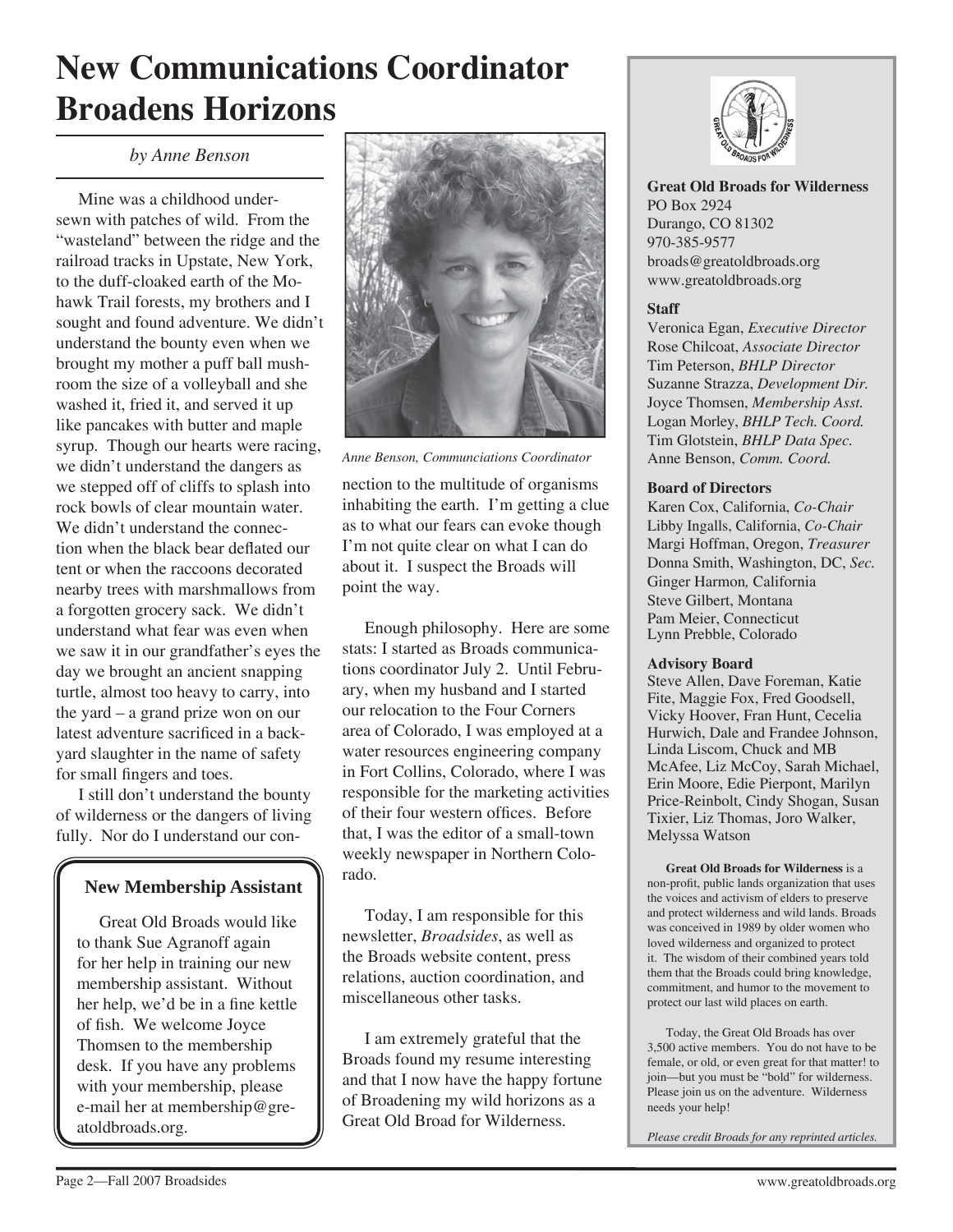#### *from page 1*

places from the ghastly fates planned for them by the "unconscious" greedheads and exploiters. That sensation is, surprisingly enough, gratitude.

As I sat eating my supper this evening (a wonderful ratatouille and hand crafted bread), I was distinctly grateful for my friend Randy Ramsley and his helpers, who grew these delicious organic vegetables and baked

the incredible breads on a farm in the middle of the Caineville Desert in southern Utah, a landscape that puts most folks in mind of what the surface of the moon must be like. When Randy isn't kneading dough or whipping up his outrageous

cinnamon rolls, he is the center of a growing number of activists in Wayne and Emery counties who have made it their business to hold the Bureau of Land Management accountable for the health of their fragile desert landscape. The stark deserts around Mesa Farm and nearby Factory Butte are extremely vulnerable to surface disturbance such as that created by unfettered cross-country travel by ATVs, dirt bikes and jeeps. Randy's tireless efforts, and those of the Friends of Factory Butte, have finally borne fruit in an Emergency Closure of the majority of that desert landscape to motorized travel. That is not to say that motorized recreation has been totally banned: indeed, a 2,500 acre "play area" called Swing Arm City and over 250 miles of designated trails offer challenging and varied riding for those whose pleasure comes in a motorized form. The area is not, as some would lament, locked up for the pleasure of a few wealthy, fit backpackers.

# **MORE GRATITUDE**

I am truly grateful for the dedication and dogged determination of Randy and his fellow "desert rats." I feel compelled to mention that the Friends of Factory Butte are using the monitoring protocol and database provided by our own Broads Healthy Lands Project to record conditions on the land and to monitor the efficacy of the closure order and its enforcement. This information will be used to ensure that these lands will remain protected in the future.

that they will continue to do so, with the assistance of the numerous hard working and impecunious conservation organizations (don't ever let anyone tell you that the environmental groups are "rich"!), who are devoted to saving what is left of our wild heritage.

It so often feels like all we're doing is mounting a "holding action" in the face of seemingly insurmountable odds. But we do still live in a democracy, and if "we, the people" will only

> care enough to stand up and be counted we can sometimes slow the momentum of the greed machine long enough for the checks and balances put in place by our prescient forefathers (and mothers!) to swing the pendulum back toward balance

and conservation. People all over Colorado and the nation, including many Great Old Broads spoke for that which has no voice of its own; the landscape and wild creatures living there. I am grateful, on behalf of that landscape and those creatures, for the courage and energy of all of those folks.

Ray Peterson, Director of the Emery County Public Lands Council, and the Council itself, are some more folks who are making a real difference in the health of their local public lands. While most of Utah's counties support unrestricted off-roading, Emery County is bucking the trend. In February of 2006, the Utah House proposed legislation that would have allowed off-road vehicles to travel the state's roads and most highways. But in Emery County, officials are taking a different tack. The Emery County Public Lands Council, an advisory body made up of representatives of *continued on page 8*

*What I am personally grateful for is the thousands of concerned citizens who took the time to "show up" at hearings, rallies, and scoping meetings, who wrote letters to their local newspapers, visited their congressmen, and generally stood up to the juggernaut that is the petroleum industry under the Bush administration.* 

> Another issue in which Great Old Broads has been involved for a number of years has been the proposal to open the top of Colorado's splendid Roan Plateau to extensive oil and gas exploitation, which would forever fragment and despoil that wondrous place, long treasured as a premier recreation, hunting and fishing paradise. Details of the recent developments on "the Roan" can be found elsewhere in this issue, but suffice it to say that Colorado's Governor Ritter, Rep. John Salazar and his brother Ken Salazar have prevailed upon the BLM to delay its final decision pending further study of, and more public input on the issue. What I am personally grateful for is the thousands of concerned citizens who took the time to "show up" at hearings, rallies, and scoping meetings, who wrote letters to their local newspapers, visited their congressmen, and generally stood up to the juggernaut that is the petroleum industry under the Bush administration. I know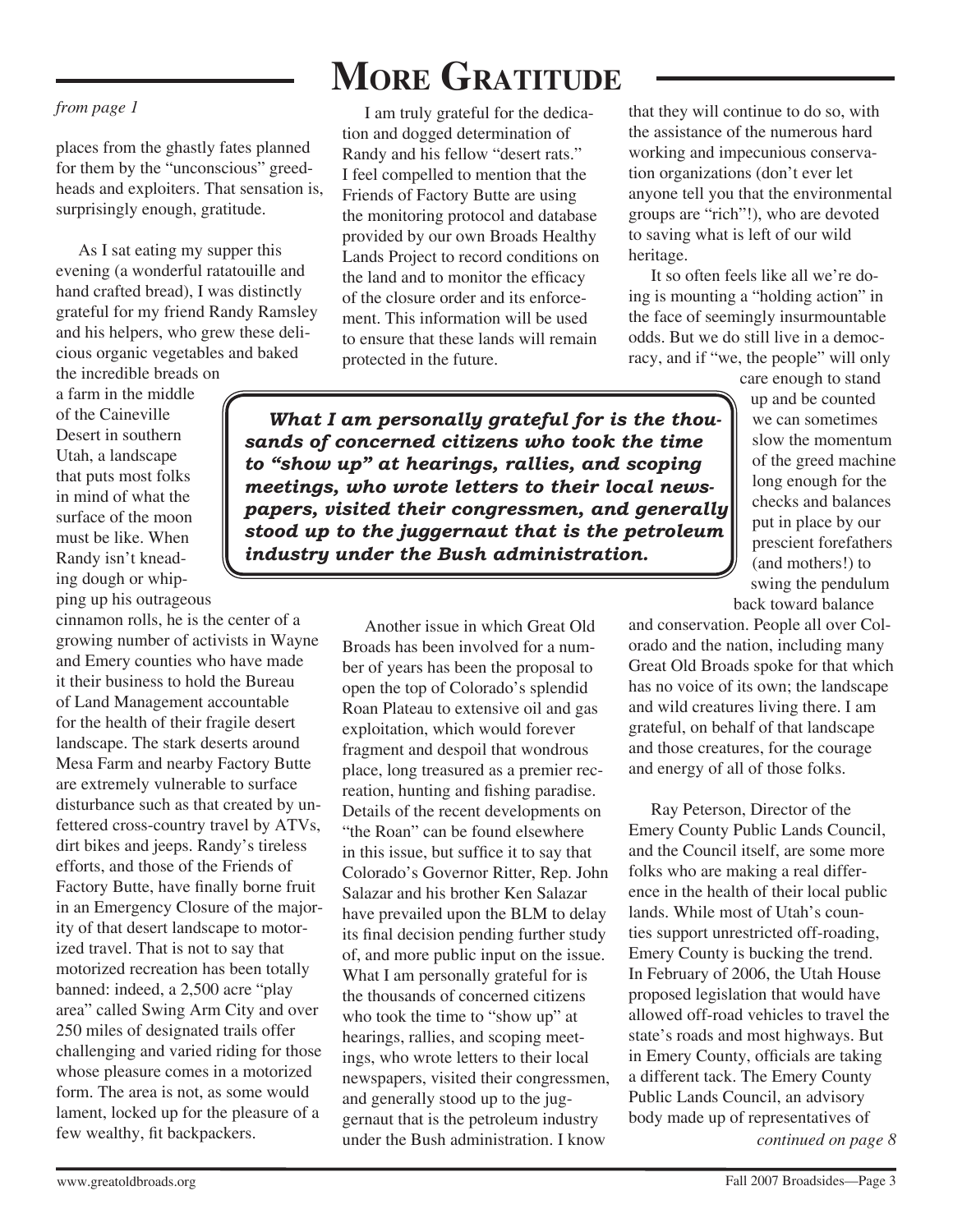# **BROAD IN THE BACKGROUND: ON THE GROUND**

What do you do when you see that something needs doing? If you're Great Old Broad Judy Mitchell, you consider the options, roll up your sleeves, and get the thing done.

 Judy founded the High Cascade Forest Volunteers when she saw that the U.S. Forest Service needed onthe-ground help. As a Wilderness Manager for the Service in the Middle Fork District of the Willamette National Forest near Eugene, Oregon, she relied on volunteers to help maintain the nearly 200 miles of trails in her charge. "One year, because of the budget, I had absolutely no employee help," she recalled. So she started a campaign for volunteers, seeking out health-conscious, sturdy "Boomers" with time on their hands. When her own retirement loomed in the near distance, she said, "I was afraid when I left, they would all drop away."

Though the sweet dream of a gentle retirement beckoned to her, she didn't have the heart to leave her wilderness to the whims of shrinking budgets. In



*Judy (left) and volunteers with the High Cascade Forest Volunteers routinely pack cross-cut saws, axes, and sledge hammers into wilderness areas of Willamette National Forest to clear trails of downed trees and other debris.*

2005, instead of turning in her keys, she switched offices and traded her title for that of "Volunteer" Forest Volunteer Coordinator. At last count, she had over 150 volunteers working on the ground in the Willamette and Deschutes National Forests.

During a remarkable 4-day trail clearing trip recently, she and six others cleared 245 trees from a 14 mile stretch of trail. She and three men did the clearing. Two women were in charge of the seven llamas

and one woman surveyed the trail, reporting back with what lay ahead. "The youngest of the group was 45," Judy said. "I'm pretty proud of them." Their feat is all the more amazing since motorized machinery is not allowed in Wilderness areas and all cutting is done with hand saws and two-person cross-cut saws. "When we reported back to the forest manager, he said if we hadn't done it, it wouldn't have been done," Judy said.

She added an annual volunteer training program with the help of the Pacific Crest Trail Association and she's considering making the High Cascade Forest Volunteers a non-profit group but doesn't yet have the funds to complete the legalities.

In September, Judy received the top Forest Service volunteer award when U.S. Forest Service Chief Abigail Kimbell presented her with the Chief's Award. You can be sure she won't be resting on her laurels, however. There are more than 1,700 miles of trail in the Willamette National Forest and more and more volunteers are signing on to help. If you're a Broad in Oregon and can offer on-the-ground help to a "fellow" Broad, give Judy a call at (541) 225-6319. — *ABB*



*Though the High Cascade Forest Volunteers are a major concern for Judy, it is not her only volunteer effort. Judy also takes her therapy llama, Camas (left), to schools for presentations on "no trace camping" and to nursing homes and Alzheimer's facilities. Camas was Judy's first llama, which she bought after back surgery prevented her from repeatedly lifting packs to her own back. Camas' packing days were cut short after a group of loose dogs charged down a trail and frightened her and her packing partner, Chief (right). The two llamas reared and tumbled down a rocky slope in a fall that broke Camas' leg.* 

Page 4—Fall 2007 Broadsides www.greatoldbroads.org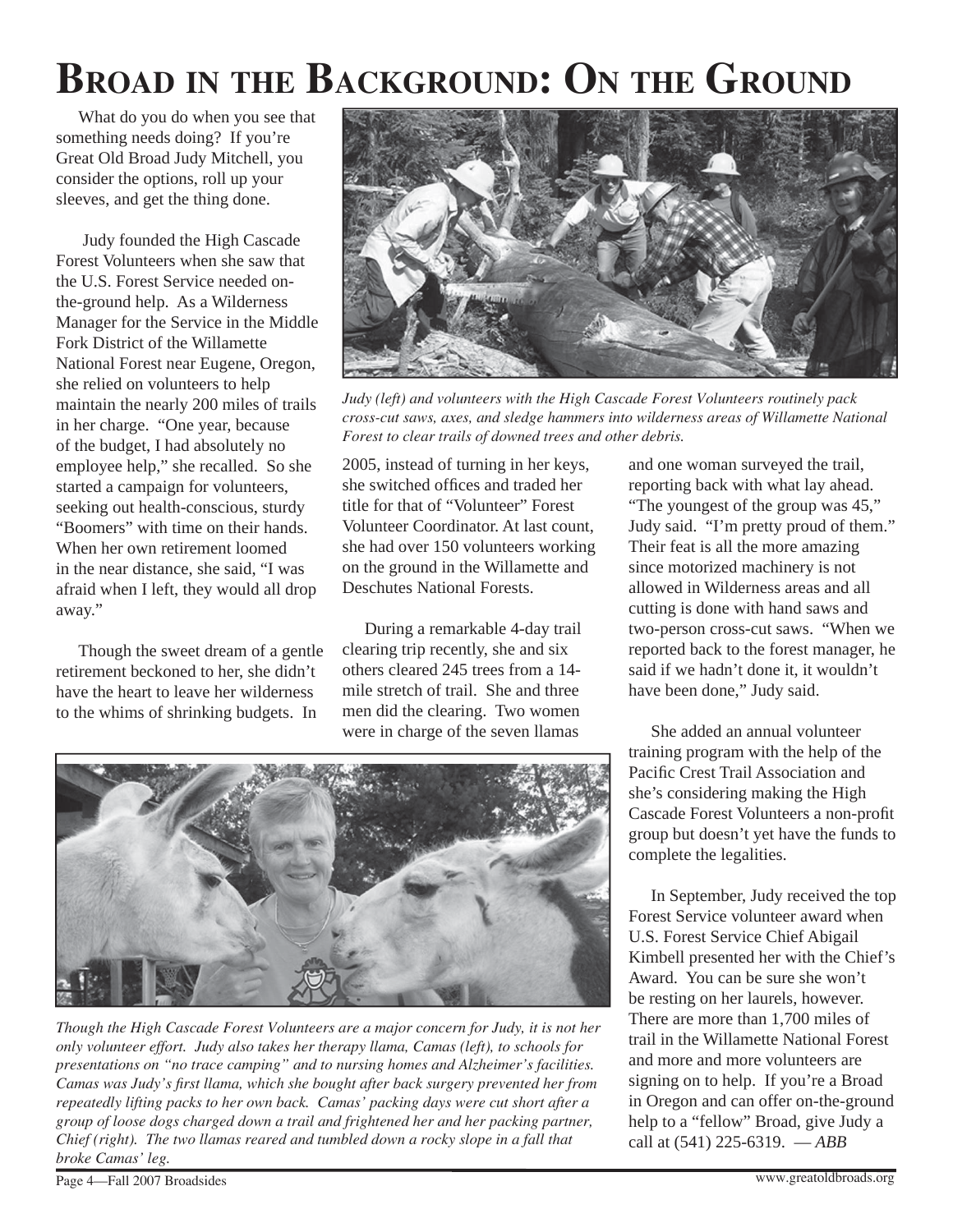# **3RD ANNUAL WILD FOR WILDERNESS ONLINE AUCTION**

### **October 29 - November 18, 2007**

Broads Board members, staff, and Broads-at-large have been working diligently to bring you the "best yet" Wild for Wilderness Online Auction. Donations are pouring in with a fantastic array of bidding opportunities for you and your friends. Autographed books by your favorite authors, jewelry, fine art prints, camping and hiking gear, clothing, meals from gourmet restaurants, home stays in cities and towns around the world, adventure

http://auction.greatoldbroads.org to browse the listings. So much to choose from ... so little time. Register and place your bids. Directions are posted on the site.

### **Donate ...**

there's still time if you have an exceptional item that you just have

to offer. It's a bit late for the smaller items but if you have something that might bring a fist full of dollars to Broads, please email rose@greatoldbroads. org.

### **Bid ...**

go to www.

greatoldbroads.org and click on the auction link http://auction.greatoldbroads.org and place your bids.

**Bill Hatcher fine art photo print.** 

### **Share ...**

the auction website with others. The auction success is directly tied to the number of people who register and bid. Forward the auction link to everyone in your email address book and to your friends and family.

### **Host ...**

an auction party. Increase the fun and fund raising by hosting an auction party the weekend of November 16 - November 18. With a few notebook computers set up and some wine or beer flowing, you could introduce your friends to the auction, show them how to bid and place proxy bids, and get some friendly competitive bidding going.

Check out our ideas for hosting a party at www.greatoldbroads.org.

### **Planned Giving: A Legacy of Support for America's Treasured Wild Places**

Great Old Broads for Wilderness, having reached its 18th year, plans to be around for the long haul, working to protect the wild and roadless places we all love. While annual memberships and gifts are extremely important, Broads needs legacy gifts to sustain our viability into the future. We know you have many choices about where you leave your assets. We only hope that Great Old Broads will be one of your choices. A legacy gift needn't be large to reflect the val-

self with an Adirondack-style canoe, have dinner with author Chip Ward, or indulge in a year's worth of extraordinary chocolate. Go on line at

*auction item.*

ues that you cherish. Your legacy gift to Great Old Broads helps us accomplish your goal of permanent preservation of wilderness for generations to come.

If you are interested in making a planned gift to Great Old Broads for Wilderness, or have already included Broads in your will, trust, retirement plan, life insurance policy or other estate gift, please contact Development Director Suzanne Strazza at suzanne@greatoldbroads.org, or (970)

533-9093. We would love to recognize you, (with your permission) as a legacy donor, in our Annual Report.

For more information on planned giving, please visit our website at www. greatoldbroads.org and click on Join or Give. Planned gifts can be an effective way to secure tax advantages for your estate and heirs. We recommend that you meet with your estate attorney or financial advisor to decide which choice is best for you and your family.



*View from California home stay bed & breakfast* 



trips, and even pro bono legal council for a non-profit are among the items pledged.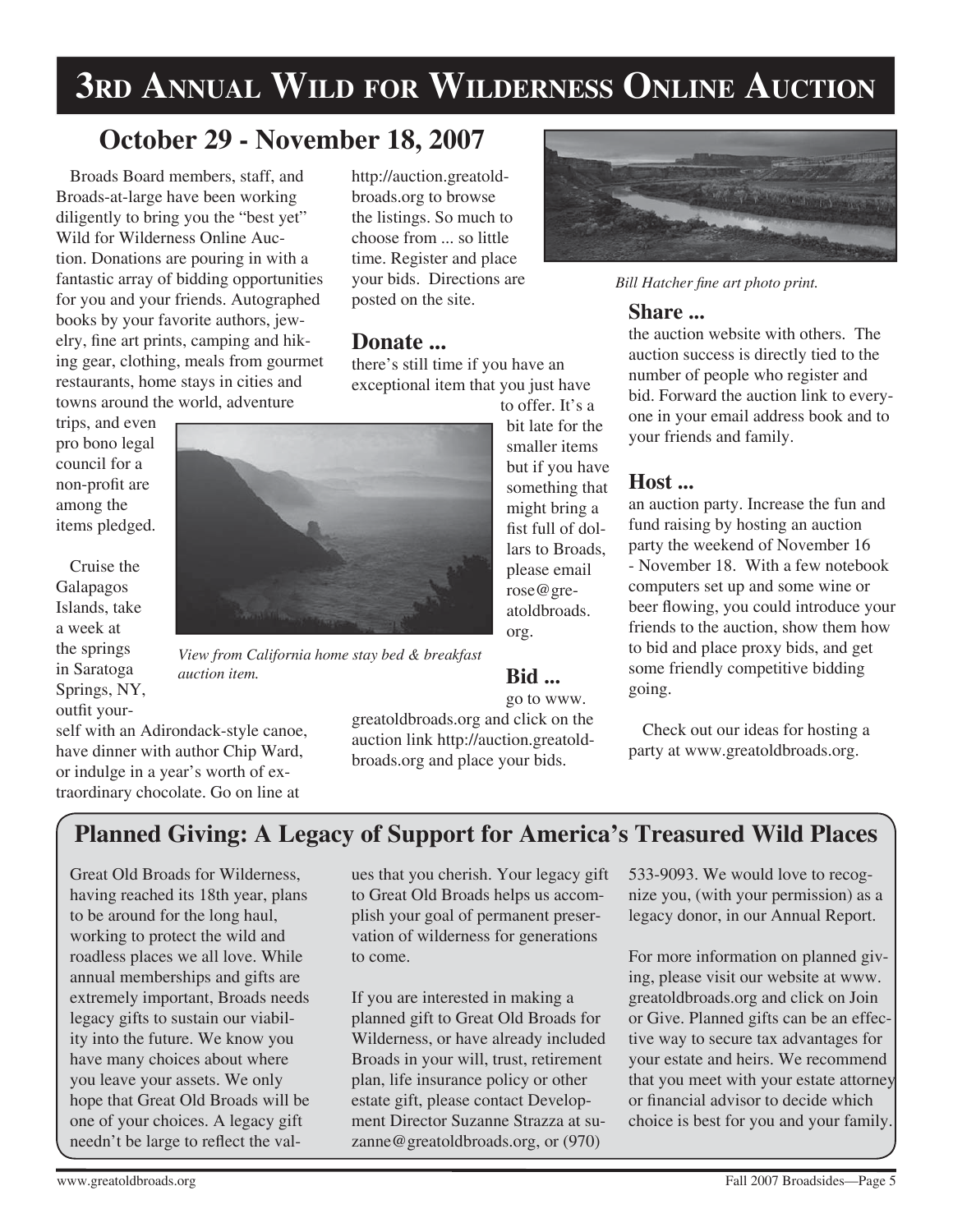# **WILD FOR SCOTCHMAN PEAKS - JULY BROADWALK**

### *by Broads Staff & Board*

We gathered near Clarks Fork, Idaho, for a wonderful weekend of hiking, service, educational talks, and general fun. The Friends of Scotchman Peaks Wilderness (FSPW) had invited Broads to come and help raise awareness for the Scotchman Peaks Wilderness Proposal on the border of northern Idaho and Montana. This 2 year-old organization was marvelously organized, friendly and focused.



*Resident of Scotchman Peaks.*

Our first full day included a service trip to work on the trailhead and trail up to Scotchman's Peak. Unfortunately, the Forest Service grossly misjudged the abilities of a group of Great Old Broads because there was not enough work for us to do. The climb, with its easy work, however, made for the perfect Broad social event and we made new friends and re-connected with Great Old friends.

Every evening local wilderness advocates and members of the FSPW joined us to entertain and educate us about local and regional issues. The

quality of each evening's speakers added mountains to the experience we had of this special wilderness area.

Our first evening, the Broads began with a short overview of the organization. Phil Hough, Executive Director of FSPW then gave us a wonderful program about the Scotchman Peaks and the Wilderness proposal. Wilderness for the Scotchmans is not a new idea. The Forest Service has recommended it as potential wilderness since the 1970s. Local storyteller and writer, Sandy Compton, capped our evening by sharing his thoughts and experiences of growing up in this wild area.

Friday evening, Sarah Lundstrom brought us up to speed on all the wilderness protection efforts of the Montana Wilderness Association and then Rick Price did the same for Idaho and the work of the Idaho Conservation League. What tremendous resources both states have that deserve lasting protection! And what capable organizations working to achieve that!

The hiking over the weekend varied from "killer" peak climbs to geologic and natural history strolls, all led by the most amazing, knowledgeable folks. We experienced wild mountains, massive old growth cedars, raging waterfalls, immense lakes and clear-flowing rivers. Thanks to all who gave so freely of their time and talents to truly immerse us Broads in the area.

Another evening local author, Jack Nisbet told us about the life and times of David Thompson, fur trader and early explorer of the area. Because of his ongoing research and conversations with local Indians, Nisbet brought a fascinating view of the human and natural history of the area. For the finale on the last evening, Gayle Joslin of the Montana Fish, Wildlife and Parks gave a talk based on her 25 years of studying mountain goats. (More on page 7.)

As one Broad's board member stated, "The Scotchman Peaks Broadwalk was good for my soul -- and reinforced my commitment



*Broads gather for service pro*

to this wilderness." Participant Sara Holup said, "I was so inspired I wrote letters to three senators the day after I reached home." Part of the Broads' commitment to the local activists is to continue making our voices heard after we go home. Every member of Great Old Broads can help with that by writing their local representatives and telling them that the Scotchman Peaks should be designated as Wilderness.

For more details, see www.scotchmanpeaks.org.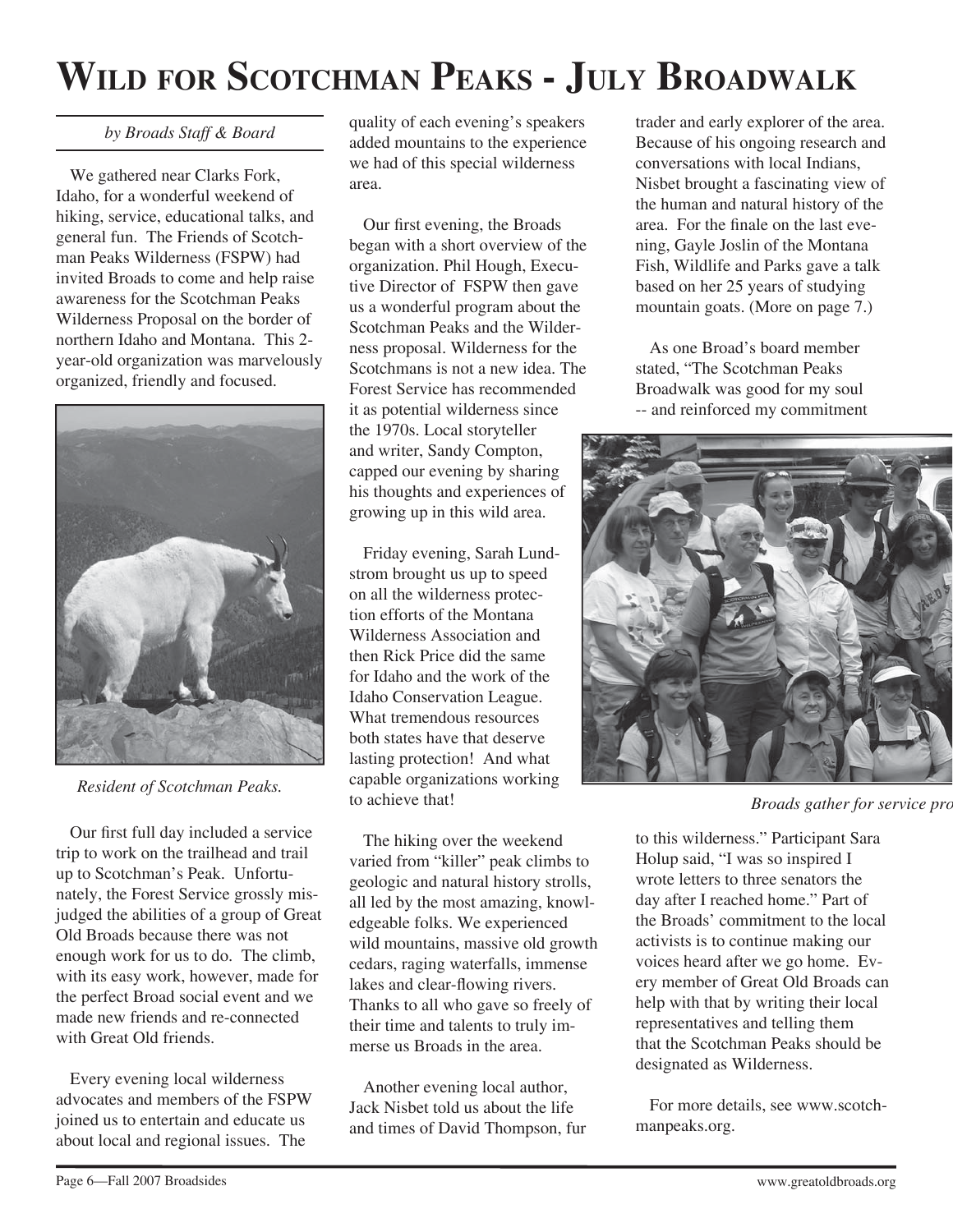# **FROM THE HEIGHTS TO THE DEPTHS**

#### *by Pat Cary Peek*

A gasp came from the Broads and friends when the photo came on the screen. As if we were one body, we sat up, transfixed. A snow white mountain goat, fur flying, stiletto horns forward, front legs reaching for safety, sailed through the air between snowy outcroppings, with hundreds of miles of icy mountains behind and below him. An ethereal spirit, caught forever in midair, this monarch of the mountains cries wild with each ounce of his being.



*oject at the Scotchman Peaks.*

The mountain goat only occurs in western North America. It's the only genus and species of its kind in the world. Its nearest relatives are the chamois of Europe and the goral and serow of Asia. It lives in silent splendor among the clouds in the wildest, steepest, most inaccessible mountains, such as the Cabinet Mountains of Montana and Idaho. It can withstand temperatures of 40 degrees below zero and gale-force winds, yet habitat destruction and disturbance, encroachment of motorized vehicles and hunting could wipe them out.

We were at the Scotchman Peaks Broadwalk near Clark Fork, Idaho, and the breathtaking photos were part of the program by Gayle Joslin, wildlife biologist for the Montana Fish, Wildlife and Parks, on our very last night. What a way to end!

The Scotchman Peaks proposed wilderness is spectacular wild country. Located in the Cabinet Mountains between North Idaho and Montana, the area is prime habitat not only for the mountain goat, but for the grizzly, black bear, elk,

moose, deer, bull trout and other species of plants and animals too numerous to list.

The grizzly bear is an awesome creature. He lives in the mountains in a niche below the goat, frequenting the deep canyons, mountain slopes and river valleys. Feeding on roots, berries, leaves and meat, he can weigh as much as 800 pounds. He needs space, hundreds of miles of undisturbed space, and year by year, road by road, subdivision by subdivision, he is being squeezed out. He once roamed throughout the Western United States and Canada, from Nebraska to California. Now he is only found in Yellowstone Park, Canada, Alaska and here in the Cabinet Mountains.

On the first day of our stay, we visited the Revett Mineral Mining Company near Troy, Montana. They run the Troy Mine, which is outside the wilderness. We toured their concentrator mill, an interesting operation as boulders are smashed and ground into fine sand-like particles, then shipped to a company in Canada to be separated into copper and silver.

This company proposes to set up a new mine, the Rock Creek Mine, at the edge of the Cabinet Wilderness, then excavate under (within!) the wilderness and extract copper and silver. It will be several times larger than the Troy Mine. Banking on the outdated 1872 Mining Law, they claim to own "surface and minerals outside the wilderness and minerals inside." If allowed to do so, they would dump millions of gallons of waste water into the pristine Clark Fork River and build a 240-acre tailings field 300 feet high within a half mile of the river.

We saw an example of the tailings field, which is acres and acres of dead, brown waste where nothing grows, nothing breaths. We know our country needs copper and silver, and we know that miners are good, hardworking people who need to make a living, but mining under wilderness is undermining the very foundation of what wilderness is all about. Wilderness is not a surface concept; it goes deep. The damage done if this mine is allowed will last for a hundred years or more.

Watching that majestic goat, we saw the spirit of the Scotchmans, and we held our breath, as if waiting for him to land safely on the rock he was aiming for, but we didn't see the landing. We Broads hold our breath and hope that humans will land safely with our natural world intact, at least parts of it, not mangled on the rocks of avarice, selfish short-term interests and stupidity. Like the goat, we are poised, midair, between safety and catastrophe, and we don't know the outcome. As Henry David Thoreau put it, "In wildness is the preservation of the world."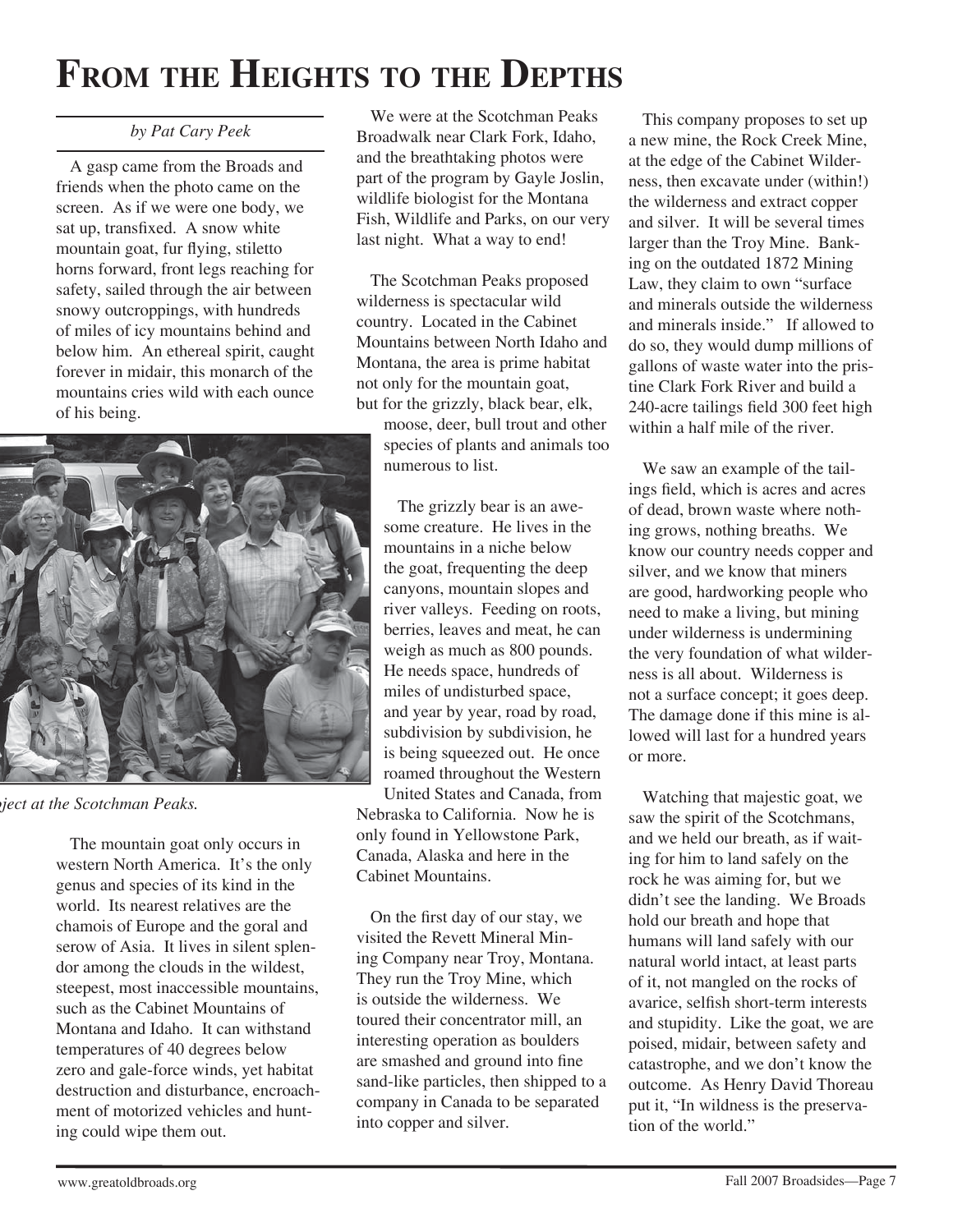# **GRATITUDE**

*from page 3*

public-land interests, sent letters to local newspapers calling for curbs on illegal motorized vehicle use. They called for more educational efforts, asked citizens to report illegal off-roading, and advocated higher fines for rule-breakers. Within Emery County, the BLM already has some of the most stringent off-road restrictions in Utah. Since 2003, travel in the San Rafael Swell has been allowed only on designated routes. Even so, county officials are concerned by the exponential growth of off-road vehicle use. Ninety-two percent of Emery County is public land, and off-road enthusiasts are flooding in from the Wasatch Front and southwest Colorado. County officials don't want to stop this tourism, which brings dollars to local towns. But Peterson says he doesn't want the economy to become dependent on it, either; the county has already suffered from the boom and bust of the coal economy. It's good to know that there are people like Ray and the Emery County Public Lands Council willing to stick their necks out, taking what could be a highly controversial stance on public lands management.

Last, and possibly least, if you are into counting heads, is the Canyon Country Heritage Association of Bluff, Utah. Bluff is a tiny hamlet situated on the banks of the San Juan River, and populated by a handful of artists, archaeologists, river rats, ranchers, oil field workers and sundry free spirits. Said population is just about as hard to organize as a bunch of Great Old Broads on a Broadwalk. The phrase, "herding cats" comes to mind.

The general philosophy around Bluff has always been pretty much "live and let live." But a year ago,

# **TROY MINE VISIT ENLIGHTENING**

During the Scotchman Peaks Broadwalk, our group drove into Montana to visit the Troy Mine, operated by Revett Minerals.We hoped to gain insight into the impacts of their proposed Rock Creek Mine on the adjacent wilderness. There we experienced a study in salesmanship. Carson Rife (V.P.) expected us to believe that the waste water produced by the new mine would be "as pure as snowmelt" and the tailings "like beach sand."

The Cabinet Mountains Wilderness, site of the proposed mine, is home to one



*Since when is it responsible to impact wilderness and grizzly habitat?*

of the last remaining grizzly bear populations in the lower 48 states; to the threatened species of bull trout; and to lynx, mountain goat and harlequin duck. An industrial operation of this magnitude adjacent to and under the wilderness will most certainly impact those species, to say nothing of the experience of human visitors to the area.

Pressed for time, we toured the milling operation and the tailings ponds, but had to decline the offer of a tour of the mine itself, which proved to be fortuitous. Three days later there was a tunnel cave-in, in which one miner died and several others were injured. Imagine how a group of Broads having just toured the mine could have played out. Not only did we avoid potential physical danger, but Broads' good name could have been sullied.

Later, Jim and Mary Costello of the Rock Creek Alliance shared their efforts to stop the mine. We learned that the track record of Revett Minerals is replete with safety and environmental violations, inspiring little confidence that they would produce minerals in an environmentally responsible way. Please write to your legislators and urge them to prevent this ill-considered assault on a small, fragile wilderness and its threatened wildlife. For more information please visit www.saveourcabinets.org.

when the word got out that the local motorized wreckreation crowd had plans to make Bluff a major staging ground for commercial ATV and Jeep events, with the aid of San Juan County and the tacit approval of the BLM, the Bluffoons leapt into action. One local resident alerted us to the illegal construction of an ATV trail in beautiful, archaeologically rich Recapture Wash just east of Blanding, UT, (see spring and summer Broadsides.)

What followed was the formation of the Canyon Country Heritage Association, the rapid involvement of organizers and attorneys from the

*Continued on page 11*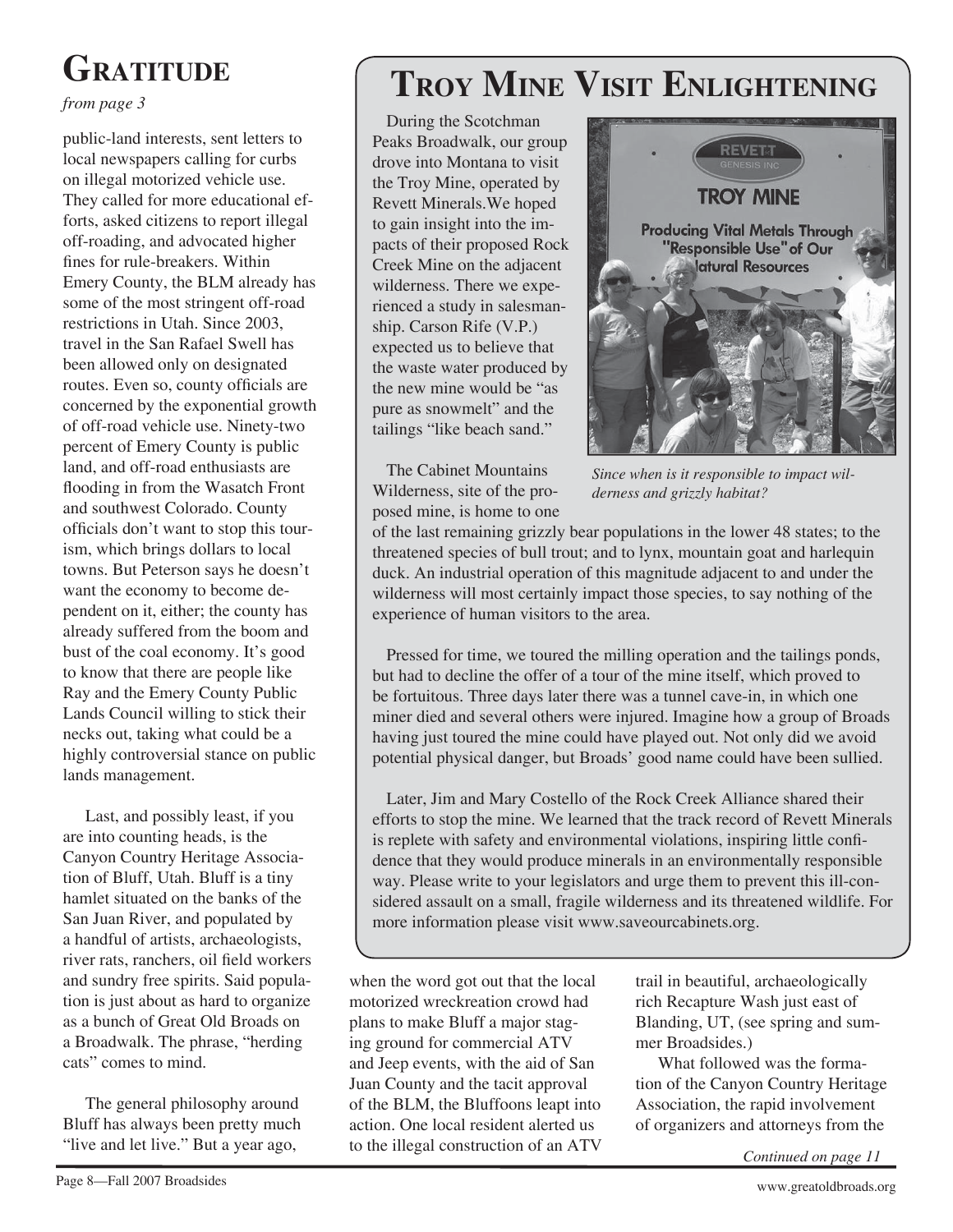# **THE BROADER WILDERNESS MOVEMENT**

*The 110th Congress has taken some exciting steps towards designation of new Wilderness. Below is a summary of bills introduced. Some are brand new proposals; others have been in process for years. Your voice (letter or call) to your elected members of Congress matters NOW!*

**ALASKA:** *Udall-Eisenhower Arctic Wilderness Act* (H.R. 39) This bill would designate the 1.5 million-acre coastal plain of the Arctic National Wildlife Refuge as Wilderness. Rep. Ed Markey (D-MA) introduced the measure on 1/4/07.

**ARIZONA:** *Tumacacori Highlands Wilderness Act of 2007* (H.R. 3287) This bill introduced on 8/2/07 by Rep. Raul Grijalva (D-AZ) would designate the Tumacacori Highlands Wilderness Area and expand the existing Pajarita Wilderness in southern Arizona.

**CALIFORNIA:** *California Wild Heritage Act of 2007* (H.R. 860/S.493) This bill, introduced on 2/6/07 in the House by Rep. Hilda Solis (D-CA) and in the Senate by Sen. Barbara Boxer (D-CA), would designate over 2.4 million acres of Wilderness and segments of Wild and Scenic Rivers in California.

*Sequoia-Kings Canyon National Park Wilderness Act of 2007* (H.R. 3022/ S.1774) The bill introduced in the House by Rep. Jim Costa (D-CA) and in the Senate by Senator Barbara Boxer on 7/12/07 would designate the John Krebs Wilderness in Sequoia-Kings Canyon National Park and add certain lands to the existing Sequoia-Kings Canyon National Park Wilderness.

**COLORADO:** *Rocky Mountain National Park Wilderness and Indian Peaks Wilderness Expansion Act* (H.R. 2334/S.1380) The bill would designate nearly 250,000 acres of Rocky Mountain National Park (RMNP) as wilderness and adjust the boundaries of the Indian Peaks Wilderness Introduced in the House on 5/15/07 by Reps. Mark Udall

(D-CO) and Marilyn Musgrave (R-CO) and by Senators Ken Salazar (D-CO) and Wayne Allard (R-CO) in the Senate on 5/14/07.

*Colorado Wilderness Act of 2007* This bill will be introduced by Rep. Diana DeGette any day and would protect as wilderness 62 areas (1.65 million acres) of BLM and Forest lands in Colorado.

**GEORGIA:** *Chattahoochee National Forest Act of 2007* (H.R. 707) On 1/29/07 Rep. Nathan Deal (R-GA) introduced the Chattahoochee National Forest Act of 2007 (H.R. 707), a bill that would establish the 13,382-acre Mountaintown National Scenic Area and would further protect 8,448 acres of the forest via Wilderness designation.

**IDAHO:** *Central Idaho Economic Development and Recreation Act*  (H.R. 222) Rep. Mike Simpson (R-ID) introduced the Central Idaho Economic Development and Recreation Act (H.R. 222) on 1/4/07. The measure deals with designation of more than 300,000 acres in Idaho's Boulder-White Clouds mountains as Wilderness, small land conveyances, authorization of grants for rural economic development, and continued motorized recreation opportunities, and more.

*Owyhee Initiative Implementation Act* (S. 802) Sen. Mike Crapo (R-ID) introduced the Owyhee Initiative Implementation Act 3/7/07. This would designate 517,000 acres of Wilderness, safeguard almost 400 miles of Wild and Scenic Rivers, and addresses a spectrum of complex public land issues.

**NEW MEXICO:** *Sabinoso Wilderness Act of 2007* (H.R. 2632) Rep. Tom Udall (D-NM) introduced the Sabinoso Wilderness Act on 6/11/07. This legislation would designate approximately 19,880 acres of wilderness in northern New Mexico.

**NORTHERN ROCKIES:** *Northern Rockies Ecosystem Protection Act* (H.R. 1975) This bold measure - introduced

by Reps. Carolyn Maloney (D-NY) and Christopher Shays (R-CT) on 4/20/07 - would designate over 22 million acres of wilderness, wild and scenic rivers, national park and preserve study areas, wild land recovery areas, and biological connecting corridors on certain public lands in the States of Idaho, Montana, Oregon, Washington, and Wyoming.

**OREGON:** *Lewis and Clark Mount Hood Wilderness Act of 2007* (S. 647) On 2/15/07, Senators Ron Wyden and Gordon Smith introduced this bill to designate nearly 129,000 acres of wilderness on Mount Hood and in the Columbia River Gorge. Their proposal also would grant Wild and Scenic River protections to an additional 79.6 miles of rivers in Oregon.

**UTAH:** *America's Red Rock Wilderness Act* (H.R. 1919/S. 1170) On 4/18/07, Rep. Maurice Hinchey (D-NY) and Senator Dick Durbin (D-IL) introduced legislation to permanently preserve 9.5 million acres of wild and rare public lands on the Colorado Plateau and in the Great Basin – southern Utah's famous redrock country.

**VIRGINIA:** *Virginia Ridge and Valley Act of 2007* (H.R. 1011/S. 570) On 2/13/07, Senator John Warner (R-VA) and Rep. Rick Boucher (D-VA) introduced the Virginia Ridge and Valley Act of 2007. The measure would protect nearly 43,000 acres of the Jefferson National Forest in southwestern Virginia as wilderness and nearly 12,000 acres as scenic areas

**WASHINGTON:** *Wild Sky Wilderness Act of 2007* (H.R. 886/S. 520) This would protect 106,000 acres in the Wild Sky region in Washington's Mt. Baker-Snoqualmie National Forest as wilderness. It was introduced on 2/7/07, by Senators Patty Murray (D-WA) and Maria Cantwell (D-WA) and Rep.Rick Larsen (D-WA).

*Information from The Wilderness Society's Wilderness Support Center.*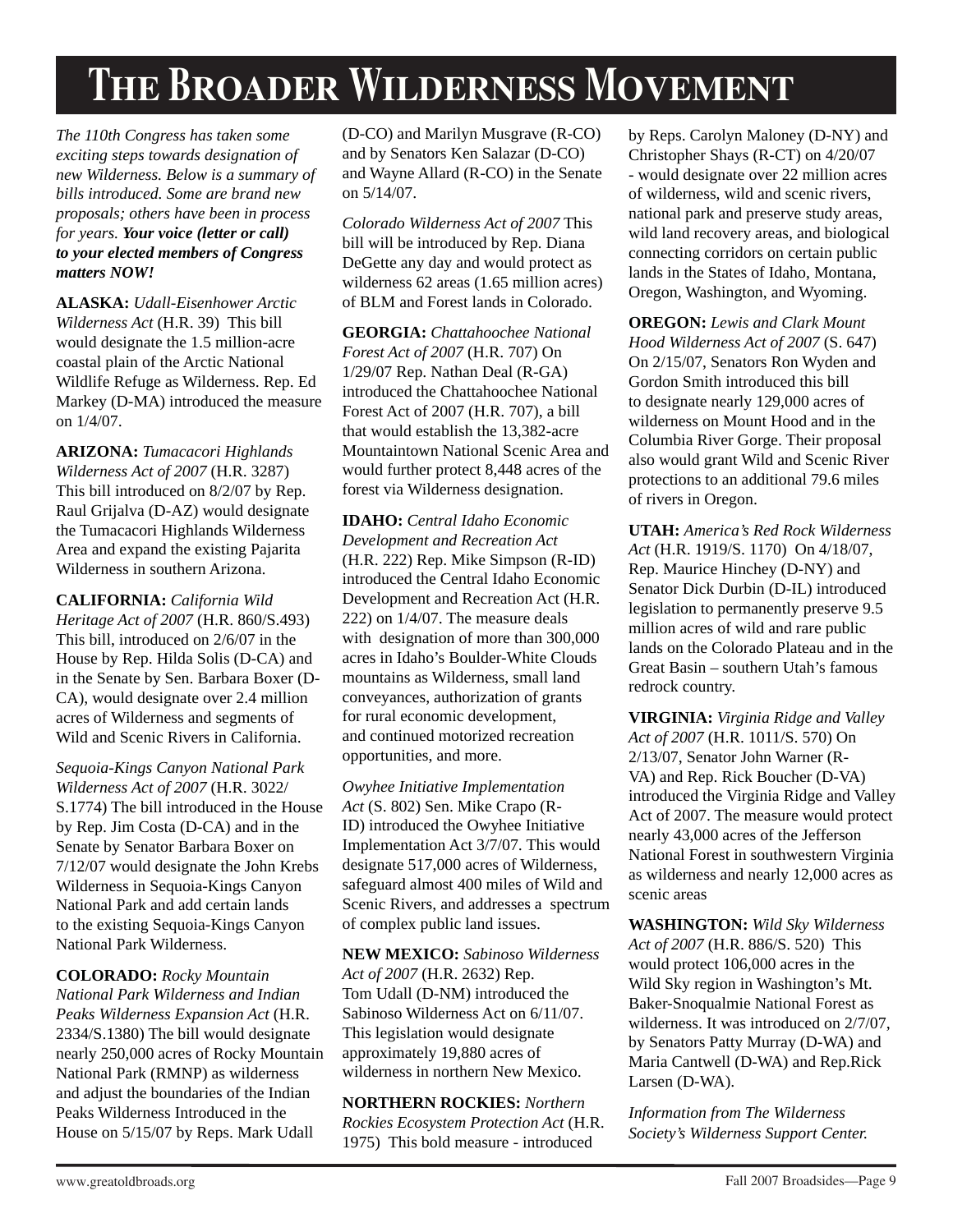# **IN SEARCH OF QUIET ADVENTURE**

### *by Carolyn Hopper*

The woman behind the desk at the motel was polite enough, but didn't have any information about what to see or do in the Grand Staircase-Escalante National Monument. The visitor centers that might have had the information were closed at 7:30 a.m. – the best time of day for photography. As we drove out of town our enthusiasm for the day was a little dampened.

We were ready for the blue of rockswept sky and rock garden fantasies.

We asked a BLM agent at the Paria station for his suggestions for the day. "Visit the toadstools and don't stop at the first one you see!" His enthusiasm was infectious and we drove back out the dusty road to the trailhead.

The dry riverbed and slick rock marked with cairns that led us to the garden of "toadstools" were imprinted with a few signs of an early morning

rain—a shiny cracked surface of jade gray and hieroglyphics of four footed desert dwellers. A breeze blew through the sage and probed our nostrils dried by hot, red rock. It was easy to sense a kind of breathing in the uplifted, slipping and sliding rock eroded into science fiction fantasy. The cryptogamic material around us, algae, fungus and bacteria woven together, holds moisture from the rain and the sand in place beneath it. Scarlet penstemon, bottlebush and the bayonet leaves and creamy flowers of yucca owe their lives to it. Eroded hillsides slide down in rusts, purples, yellows, greens, and charcoal – a crumbling rainbow of exposed time holding the memory of sea and the creatures who swam in it. The frustration of the morning melted into the heat waves rising off tawny sand

along the sunken river's bed.

We spent a few hours circling tilted toadstools in the search of just the right angle that might show off their expressions, lunched in a cave that evoked the sensation of being inside the belly of a whale and wondered about the tiny sand castles resting in hollows of all sizes on the inside of the cool, polished ochre stone. When I leaned back against the shaded wall I was certain that I felt and heard a soft drum like a heart beat from deep beneath the ground.



The next day we drove along the Cottonwood Canyon Road through the Monument, we stopped to wander among a rodeo of multi-colored formations along the Cockscomb – a sharp fold in the strata running from the Arizona border to Grosvenor Arch. I wondered if I'd eaten something strange or if it was just that my eyes were having trouble focusing that left my stomach on edge. I was sure a bronc rider hitting the dirt from the back of a crow-hopping cayeuse would feel the same way. At the same time there was a great sense of majesty in the dazzling stones, crusted soil and silver-green sage. A black-tailed jackrabbit dashed in a crazy zigzag from bush to bush right out of a Saturday morning cartoon. The last sound I heard before I climbed back into the car was the cry of a red-tailed hawk

above the milky strands of the Paria River.

I made a note in my mental journal, "show this to more people so they will value and protect it." Though the road is tethered to high-tension towers stringing their power through the rocking ride of rough rock, it is possible to sense the power of the land. This march of the towers like kachina gods, with arms thrust up against the sky can obstruct part of the view, but not displace it. The day was one of laughs and tears.

> When I returned home and did a little research on organizations that are working toward the protection of and education about what is left of wild desert areas and public lands in Utah, I began to write to them (including Broads). I now have some new friends that I hope to meet one day. A small group of us are working on a brochure for visitors to Kanab who prefer quiet recreation…who prefer

watching the colors change on the Vermillion Cliffs to riding on the back of a machine…who prefer hearing the wind pass over the wings of a hawk, or capturing shadows of standing formations called toadstools from behind a camera lens to riding by them. Stratigraphy and cryptogamic are new words in my vocabulary along with their visual images. A world of wonders is waiting at the end of a dry riverbed, across slick rock and in the shadows of a cave lined with tiny castles formed by dripping water and sand. If you enter the land of rock, sky and sage on tiptoe, you might hear the sound of drums from inside the walls of ribbed, red, rock. At home now, it is hard for me to imagine the intensity of the subtle glowing colors of the desert. My pictures are only a ghost image of the reality.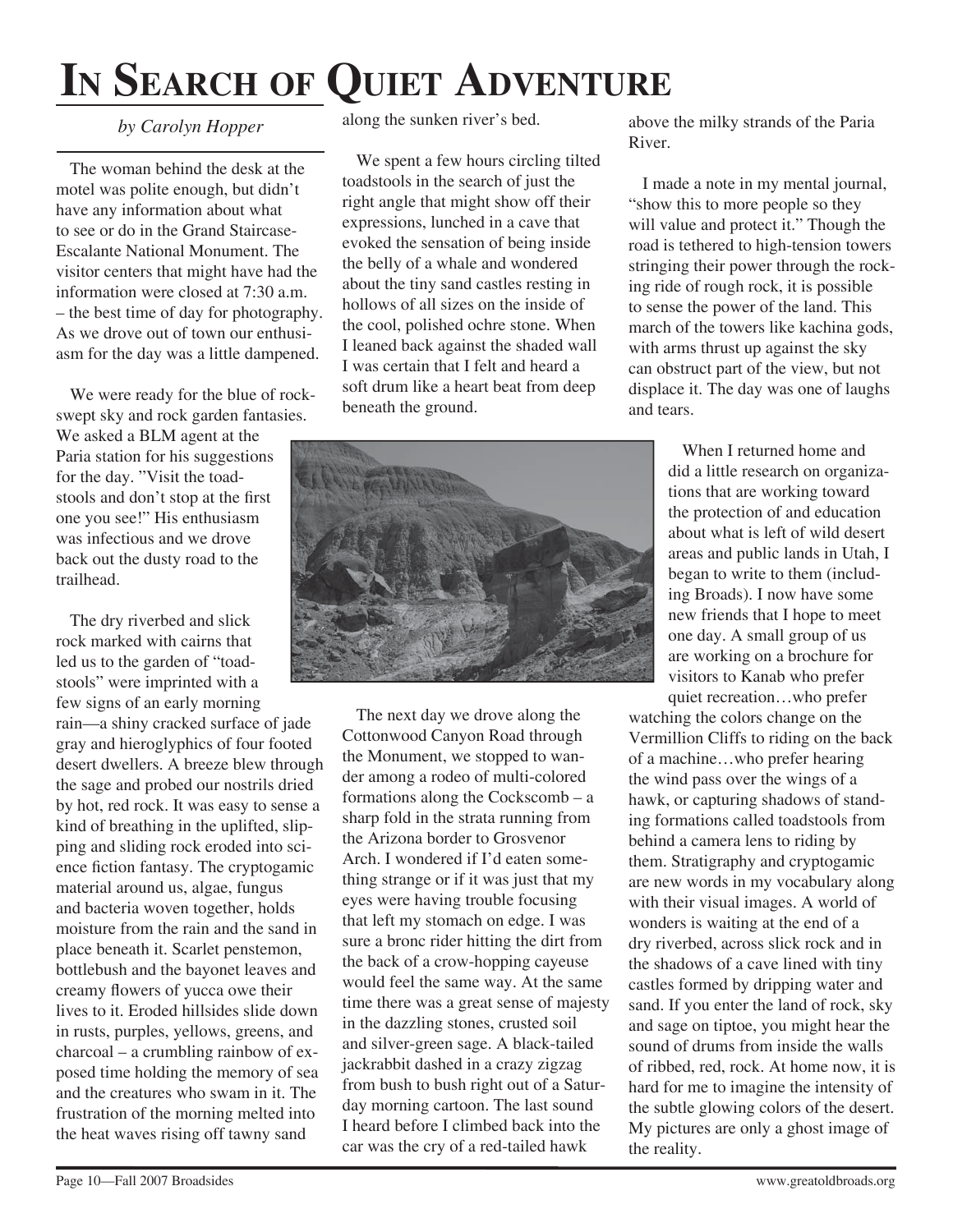# **GRATITUDE** *from page 8*

Southern Utah Wilderness Alliance (SUWA), a monitoring "blitz" by Great Old Broads this spring, which inventoried many miles of unauthorized ATV trails constructed by both the county and San Juan Public Entry and Access Rights (SPEAR), the local ATV group, and an ongoing series of letters in local papers from both CCHA and SPEAR, providing a highly entertaining public discourse on many topics including motorized recreation, the genealogical lineage (or lack thereof) of local residents, and the value (or lack thereof) of, as one local put it, preserving the archaeological evidence of the "Anasazi bums" that inhabited this land 1,000 years ago. The whole thing has been highly entertaining, from our perch 100 miles away at Broads World Headquarters in Durango, and we've been keeping a very close eye on the situation. However, in all seriousness, the perseverance of the members of the fledgling CCHA, along with Broads and SUWA, as well as the interest of the National Trust for Historic Preservation, seems to be

leading (as we go to press) to a closure of Recapture Canyon to motorized access. While closing one 7 mile stretch of canyon may not seem like much, in San Juan County, UT it is positively HUGE. The county government has been running the county as its own private fiefdom for a great many years, and for a bunch of "tree-huggers" to prevail on this issue is a major step toward prodding our federal land managers to appropriate action.

From the examples above it may seem that Broads only works in the American Southwest, but nothing could be farther from the truth. Our dedicated members and partners are at work around the country: part of a much larger phenomenon. As Paul Hawken says in Blessed Unrest, "By any conventional definition, this vast collection of committed individuals does not constitute a movement. Movements have leaders and ideologies. This movement…is dispersed, inchoate and fiercely independent. It is taking shape in schoolrooms, farms, jungles, villages, companies, deserts fisheries, slums- and yes, even in

fancy New York hotels." I am proud, and grateful, to be a part, along with my "fellow" Broads, of this phenomenon, which is the best and perhaps only, hope we have of turning around the destructive, wasteful, thoughtless policies and habits that have gotten homo sapiens and all the rest of life on this little planet, into the fix we're in. It is my profound wish that you, gentle reader, are in possession of this sort of hope as well. It will be essential if we are to prevail in our work of "saving the world." (I warned you I was a child of the 60s, didn't I?)

## **Broads needs a reliable vehicle! Got Extra Wheels?**

If you have a car, small truck, or small SUV that needs a new home, please consider making it a taxdeductable donation to Great Old Broads. Our projects take us far afield and our transportation costs are escalating. Call Ronni or Rose for more information - (970) 385- 9577.

# **GIVE A GIFT THAT GIVES ALL YEAR LONG!**

Join our Sustaining Member program and provide critical support for our work all year long. Giving on a monthly basis provides reliable funding so that we can focus our energy and resources on the many wilderness issues at hand. It also saves us money and resources. It's easy and secure—you can sign-up for credit card payments or bank withdrawals. Give Broads the greatest gift you can—your ongoing support. As our thanks for becoming a Sustaining Member, you may receive a Broads Coffee Mug!  $\Box$  Yes, please send me my Broads mug!

| <b>Name</b><br><b>Phone</b><br>$\overline{\text{City}}$<br>State <sub>_______</sub><br>Zip<br>Email<br>$\Box$ Credit Card $\Box$ Auto Bank Withdrawal (attach a voided check) | Yes, I want to help! Here's my commitment to a <b>MONTHLY</b> gift:<br>$\Box$ \$50 $\Box$ \$30 $\Box$ \$15 $\Box$ \$10 (minimum) $\Box$ Other |  |
|-------------------------------------------------------------------------------------------------------------------------------------------------------------------------------|-----------------------------------------------------------------------------------------------------------------------------------------------|--|
| <b>Address</b><br>Select payment method:                                                                                                                                      |                                                                                                                                               |  |
|                                                                                                                                                                               |                                                                                                                                               |  |
|                                                                                                                                                                               |                                                                                                                                               |  |
|                                                                                                                                                                               |                                                                                                                                               |  |
| Card Number: Expiration Date: Signature: Signature:                                                                                                                           |                                                                                                                                               |  |
| I authorize Broads to deduct automatic payments from my account on the 20th day of each month. I understand I may cancel at any time with 30 days written notice.             |                                                                                                                                               |  |